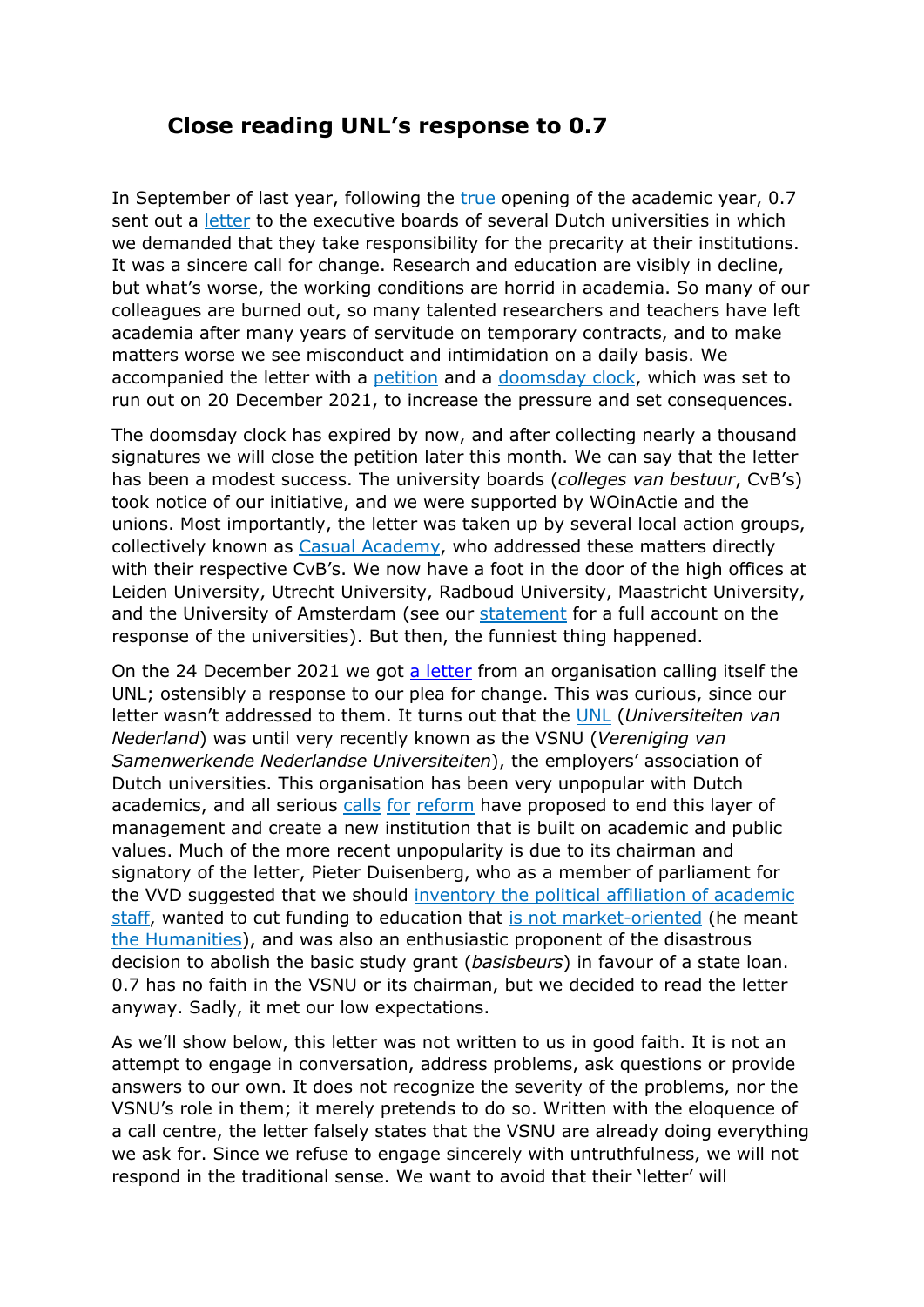whitewash their failure as an institution. Instead of futile correspondence, we will use this letter to demonstrate where the non-activist paths to change in academia leads: straight into a brick wall of gaslighting. And, since we are academics, we'll do this not just by factchecking and peeling off the layers of manager-speak, but by exposing its aims and finding its underlying meaning. In other words, a close reading!

## A CLOSE READING

## *Beste vertegenwoordigers van 0.7e,*

The VSNU misspelled our name even though, in contrast to theirs, ours has remained rather stable. Also, our letter was written in English, but their reply is in Dutch. Universities in the Netherlands have a contradictory stance when it comes to language use: while many courses and other academic activities have become English-only to facilitate the hoarding of massive amounts of international students and PhDs, many bodies of management, worker's councils, and employee participation initiatives refuse to speak English at all. In this manner, a huge part of the staff and students are excluded from these decision-making bodies, effectively making them second class 'citizens' in their own institutions. We will communicate in English as long as there is no policy to address this. However, we are not going to translate the words of the UNL here. We reckon we do enough free labour for them and theirs already.

*Op 25 oktober jl. heeft u een open brief geschreven aan de colleges van bestuur van alle universiteiten in Nederland. Hierin vraagt u aandacht voor de werkomstandigheden in het hoger onderwijs. Het gaat daarbij specifiek om medewerkers met een tijdelijk contract, om werkdruk en sociale veiligheid.'*

*Omdat u zich in uw open brief richt tot alle colleges van bestuur, reageren wij hier namens alle universiteiten. De universiteiten zijn blijvend in gesprek met studenten en medewerkers. Zoals u wellicht zult begrijpen, vinden de formele onderhandelingen over rechtspositie, arbeidsvoorwaarden en arbeidsomstandigheden plaats met de vakbonden en in de medezeggenschapsorganen, waarin verschillende leden uit uw achterban ook vertegenwoordigd zijn. Derhalve zullen wij met hen de belangrijkste vervolgstappen zetten in het verbeteren van de arbeidsomstandigheden op universiteiten.*

To maintain etiquette, we do want to thank the UNL for their proactive letter, but we would point out again that it wasn't addressed to them. While we are always open to discuss our cause with new relevant partners, we don't see the need to discuss these matters with the UNL. 0.7 was founded on the idea that universities need to be held accountable for the precarity and casualisation within their walls, and that the currently existing bodies were unable or unwilling to realize this. We didn't care to wait any longer for such bodies to take up their responsibility. Instead, we have started to agitate for change ourselves. So far, we have made great progress through direct action and discussions with individual universities.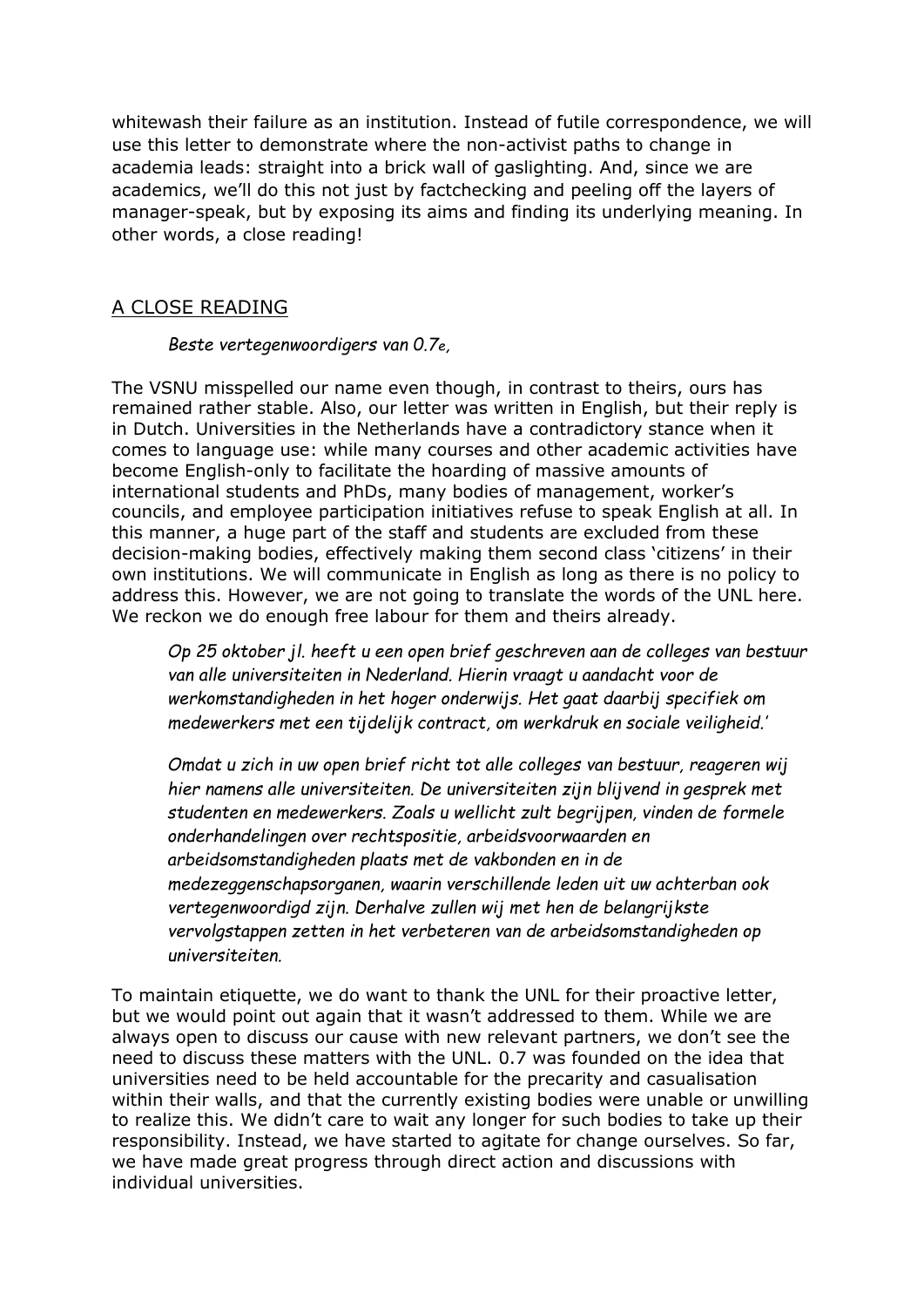All the developments the letter cites are developments we are involved with. The ongoing conversation in the universities is one that we, along with CasualLeiden, reignited. The unions now address our problems because *we* brought those to them. And of course we are aware of the importance of local participation councils, since we have taken seats in those councils across different universities. All this took an enormous effort on our part, but the letter does not recognize this struggle and makes it seem as if this was all naturally going to happen anyway, as if it was an inevitable process. Moreover, the UNL didn't contribute to any of these efforts. We are investing our free time and jeopardizing our careers, doing the job of advocacy *that they should be doing*. When we were standing up for our rights to the—at that time—unwilling universities, the UNL were conspicuously quiet. Now that we have finally convinced some of the universities of the urgency of the problem, suddenly the UNL sends us an email as if we ever addressed ourselves to them. This is not just a case of too little, too late; the UNL are trying to insert themselves as proponents of a change that is happening *despite* them. Their letter erases the presence and efforts of the action groups that led to this change.

*Wij herkennen de werkdruk binnen de sector en begrijpen uw zorgen. Het onderwerp werkdruk staat dan ook hoog op de agenda van alle colleges van bestuur. Het terugdringen van het aantal tijdelijke contracten, het verlagen van de werkdruk en sociale veiligheid zijn thema's die iedere universiteit zeer belangrijk vindt, en waarvoor plannen worden gemaakt en/of al in uitvoering zijn. Deze plannen hebben hoge urgentie, doelstellingen en deadlines. Ook zijn de werkomstandigheden in het hoger onderwijs een vast gespreksonderwerp met de werknemersorganisaties; zo is er in de afgelopen cao een aantal [afspraken](https://www.universiteitenvannederland.nl/files/documenten/CAO/Onderhandelaarsakkoord%20cao-NU%202021.pdf) gemaakt over werkdruk, werkomstandigheden en werkzekerheid. Daarnaast heeft de Inspectie SZW in 2021 onderzoek gedaan naar de werkdruk binnen de sector en geconcludeerd dat de sector al veel maatregelen neemt om de arbeidsomstandigheden aan universiteiten te verbeteren.*

*Het effect van deze maatregelen moet wel nog beter in beeld gebracht worden: "De Inspectie SZW heeft besloten geen verdere aanvullende vragen meer te stellen over de ingezonden stukken, zoals eerder aangekondigd. Dit mede doordat opgemerkt is dat het merendeel van de universiteiten veel maatregelen en voorzieningen heeft getroffen in het kader van arbeidsomstandigheden, of zich midden in de implementatie daarvan bevindt. Het effect van de getroffen maatregelen is daarom (nog) niet overal inzichtelijk."*

Instantly recognizable as management speak - designed to be devoid of specificity, analysis and introspection -, this apparently supportive passage is meant to justify inaction. It employs the well-known tactics of delay and deflection ('we understand your concern', 'we are still investigating the issue', etc.), since they can no longer fully deny the problem. An example of this is the new collective labour agreement (*collective arbeidsovereenkomst*, CAO) for Dutch higher education, which [barely](https://www.aob.nl/nieuws/nipt-cao-akkoord-universiteiten/) got accepted by the members of the AOb because it fails to protect the employees in the most precarious positions. More importantly, the spirit and letter of the CAO are often not followed in practice. The UNL know this, because we have told them over and over again. Therefore,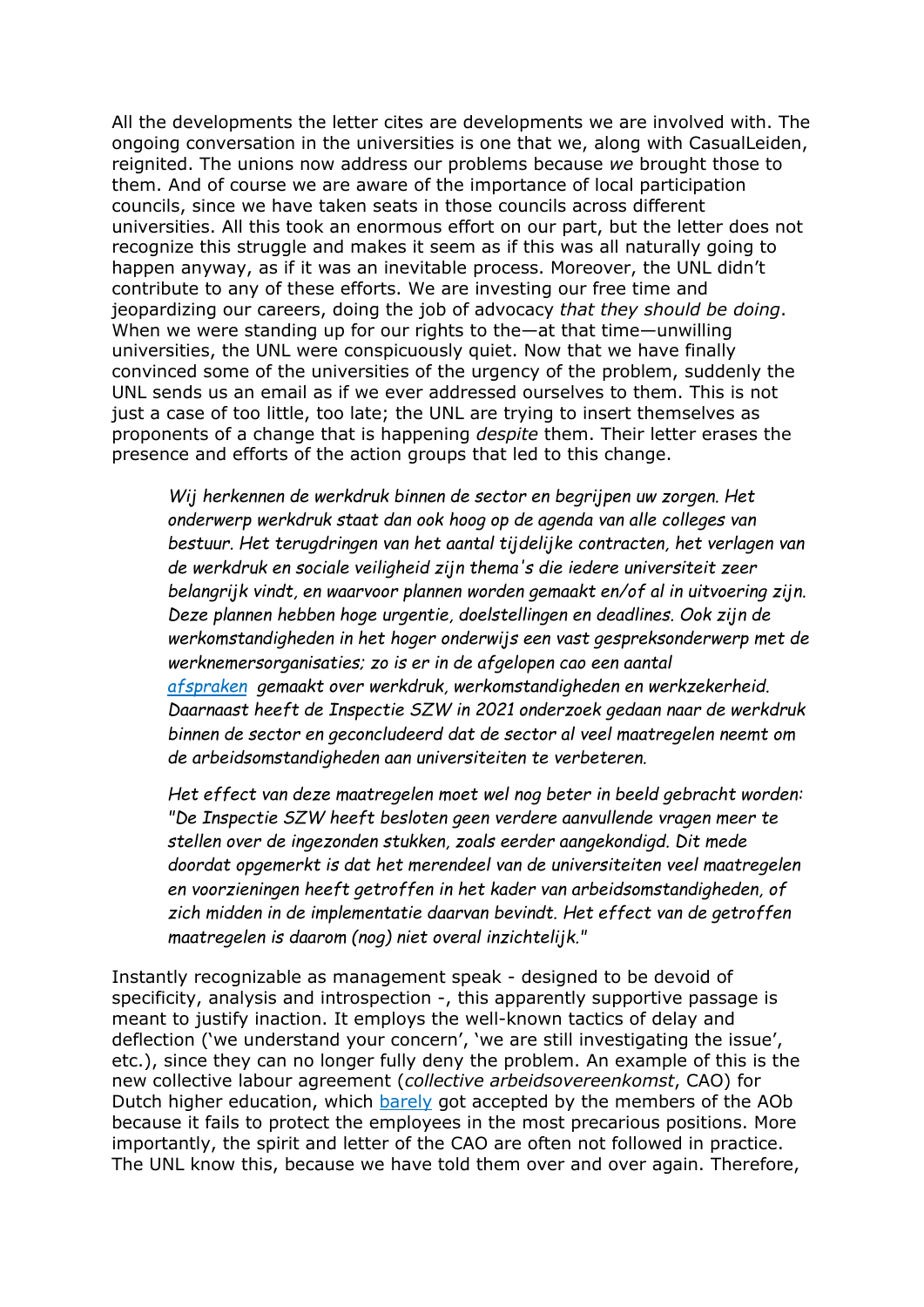pointing to the CAO here as an example of how things are already 'changing for the better' is insincere and not supportive at all.

Another excuse the UNL uses for their passivity is a recent report by the *Inspectie SZW* (Dutch Labour Inspection). They mischaracterize the words of the labour inspection, in order to deflect our criticism that not enough is being done to effect meaningful change. Firstly, the passage cited here does not come from the [report](https://www.nlarbeidsinspectie.nl/publicaties/rapporten/2021/07/08/woinactie) concerning all universities, but from a report specifically on the situation at Erasmus University Rotterdam. The labour inspection summarizes the conclusions of the general report as: 'Universities' [working conditions policy](https://www.nlarbeidsinspectie.nl/actueel/nieuws/2021/07/08/arbobeleid-universiteiten-nog-onvoldoende)  (arbo) [still insufficient'.](https://www.nlarbeidsinspectie.nl/actueel/nieuws/2021/07/08/arbobeleid-universiteiten-nog-onvoldoende) To interpret that report as saying that the sector is already doing a lot is a deliberate misrepresentation and beyond insincere. Secondly, the quote isn't even a good representation of [the conclusions of the](https://eur.my-meeting.nl/Documenten/2021-04-14-afschrift-bevindingen-inspectie-szw-1.pdf)  [SZW about the measures taken at EUR,](https://eur.my-meeting.nl/Documenten/2021-04-14-afschrift-bevindingen-inspectie-szw-1.pdf) since it comes right after an elevenpoint(!) list of issues the EUR still needs to address. Furthermore, why should we rely on the labour inspection to evaluate our working conditions to begin with? In his contribution in the [WO&O magazine](https://heyzine.com/flip-book/461a6ba934.html?web=1&wdLOR=c355D0E7D-09BE-4A59-A932-678E592366A2) of union [AOb,](https://www.aob.nl/wo/) labour law expert Harry van Dongelen makes short work of the report. He states that the inspection falsely underestimates its own jurisdiction and responsibilities by waiting for other agencies to intervene, even when the ruling labour laws are directly violated. This deflection of responsibility sounds very familiar to us.

What the UNL's response suggests is that more time and more reports are needed, and that other layers of management should take charge. We have no need for further research on the effects of structural precarity, casualisation and social unsafety, since these are immediately obvious to us. No more delay tactics. There is plenty of research already.<sup>[1](#page-3-0)</sup> The troubling stories from the academic workplace are already seeping through the cracks of the ivory walls, spilling into broad daylight for all to see and hear. And universities are now themselves admitting that there are major problems. To 'recognize' our concerns is to recognize that we speak of crisis. Such recognition warrants immediate action and change. The current situation is unethical and unlawful, to the detriment of science, of education, and of the health and lives of your employees.

*Daar waar het binnen onze mogelijkheden ligt, blijven wij ons iedere dag inspannen om de werkomstandigheden in het hoger onderwijs te verbeteren. Daarbij moeten we met u ook constateren dat de problemen ook samenhangen met financiën. De afgelopen jaren hebben de universiteiten, o.a. via Universiteiten van Nederland, zich samen met studenten, medewerkers, vakbonden en andere kennisinstellingen sterk gemaakt voor adequate financiering van het hoger onderwijs. Op 6 april sprongen we gezamenlijk in de* 

<span id="page-3-0"></span> $1$  These are just a few examples collected on the spot, we could fill up bibliography easy. [https://www.vumc.nl/research/ethiek-recht-humaniora/onderzoek/goede-wetenschap.htm;](https://www.vumc.nl/research/ethiek-recht-humaniora/onderzoek/goede-wetenschap.htm)  [https://www.strategyand.pwc.com/nl/en/press-releases/2021/management-samenvatting.html;](https://www.strategyand.pwc.com/nl/en/press-releases/2021/management-samenvatting.html) [https://www.berenschot.nl/nieuws/optimale-verhouding-vaste-en-variabele-bekostiging-in-het-ho;](https://www.berenschot.nl/nieuws/optimale-verhouding-vaste-en-variabele-bekostiging-in-het-ho) [https://www.inspectieszw.nl/publicaties/rapporten/2021/07/08/woinactie;](https://www.inspectieszw.nl/publicaties/rapporten/2021/07/08/woinactie) [https://hetpnn.nl/wp](https://hetpnn.nl/wp-content/uploads/2020/08/PNN-PhD-Survey-report-Wellbeing.pdf)[content/uploads/2020/08/PNN-PhD-Survey-report-Wellbeing.pdf;](https://hetpnn.nl/wp-content/uploads/2020/08/PNN-PhD-Survey-report-Wellbeing.pdf) [https://www.lnvh.nl/a-3043/nederland-heeft-het](https://www.lnvh.nl/a-3043/nederland-heeft-het-laagste-aandeel-vrouwelijke-onderzoekers-van-europa)[laagste-aandeel-vrouwelijke-onderzoekers-van-europa;](https://www.lnvh.nl/a-3043/nederland-heeft-het-laagste-aandeel-vrouwelijke-onderzoekers-van-europa) [https://sites.google.com/view/casualleiden/home?authuser=0;](https://sites.google.com/view/casualleiden/home?authuser=0) [Extra docenten die na een jaar weer verdwenen, en 5 miljoen voor 400 studieplekken; hoe de voorinvesteringen mislukten](https://www.folia.nl/actueel/143379/extra-docenten-die-na-een-jaar-weer-verdwenen-en-5-miljoen-voor-400-studieplekken-hoe-de-voorinvesteringen-mislukten)  - [Folia.](https://www.folia.nl/actueel/143379/extra-docenten-die-na-een-jaar-weer-verdwenen-en-5-miljoen-voor-400-studieplekken-hoe-de-voorinvesteringen-mislukten)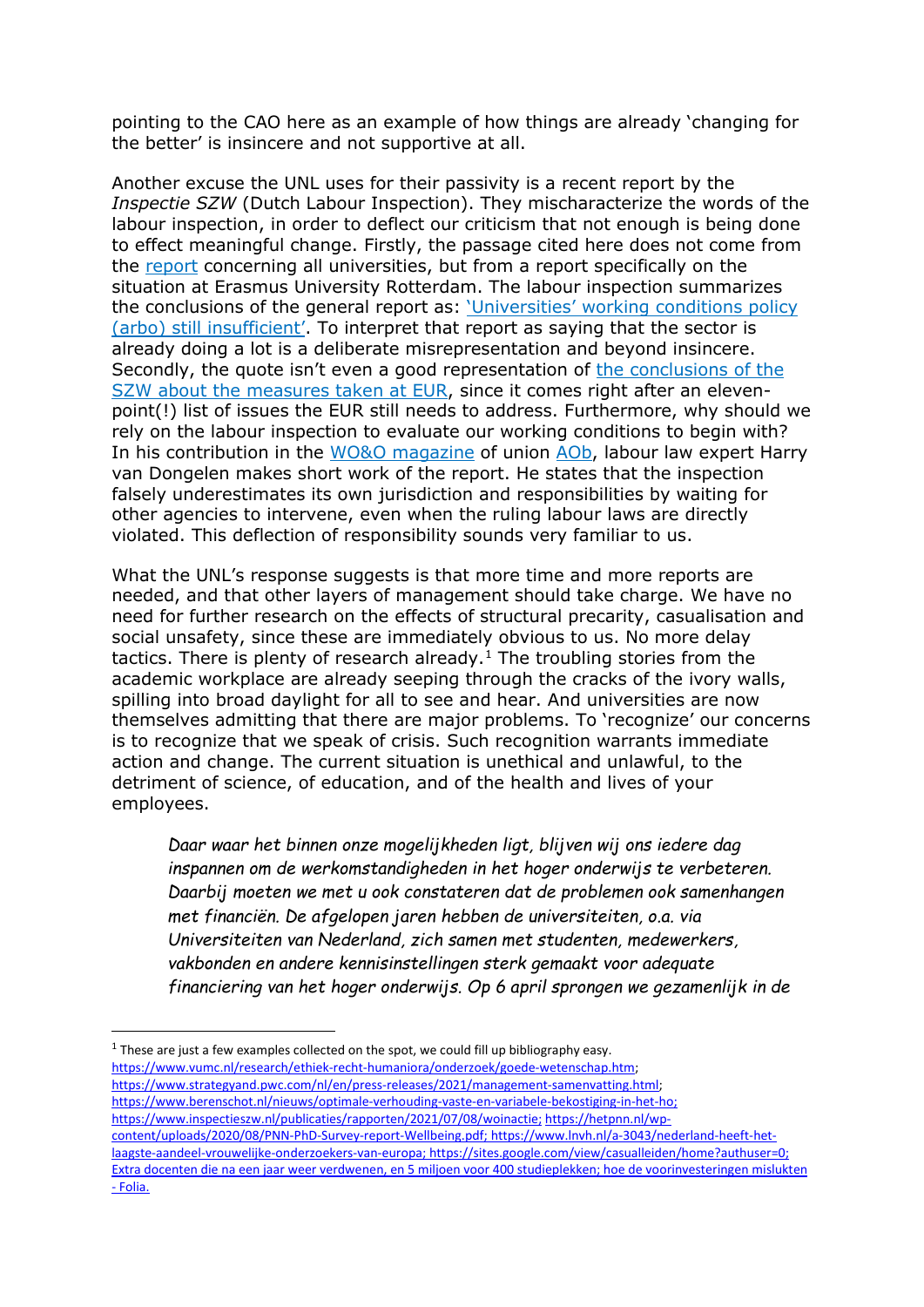*Hofvijver, om duidelijk te maken dat het water ons aan de lippen staat en er €1,1 miljard extra geïnvesteerd moet worden in onderwijs en onderzoek om op een [normaal academisch peil](https://normaalacademischpeil.nl/) te komen.*

*In het vorige week gepresenteerde coalitieakkoord wordt €700 miljoen structureel geïnvesteerd in vervolgopleidingen/onderzoek, wordt een fonds opgericht met €5 miljard voor tien jaar voor vrij en ongebonden onderzoek en wordt de kennis- en innovatiepijler van het Groeifonds verhoogd met €6,7 miljard. In het coalitieakkoord wordt hiermee onder meer beoogd om ruimte te maken voor ongebonden onderzoek en ontwikkeling, een betere balans tussen eerste en tweede geldstroom en het verlagen van de werkdruk en het inhalen van achtergebleven investeringen. Daarnaast staat in het coalitieakkoord het voornemen om de voorspelbaarheid van de bekostiging te vergroten, de vaste voet te verhogen en ruimte te bieden aan meer vaste contracten.*

We want to stress that we care not about 'ludic' protests if they are just insincere antics. Duisenberg getting his feet wet is not activism but a performance. The UNL uses these demonstrations to deflect criticism and wash their hands of any true responsibility. We do not take part in the *Normaal Academisch Peil* campaign because the UNL is in it, and we don't trust them, and we don't acknowledge them. The only good UNL is an abolished UNL. But since they are still formally the employers' association of all 14 Dutch universities, we will offer a few suggestions on what the UNL could do to help bring about change.

What we would like to see is for the UNL to use their leverage as a political actor and as a central authority. First and foremost, they should convey that the current situation is untenable to our new minister for education. Secondly, they should demand that Dutch universities no longer ride roughshod over the collective labour agreement and European labour law. Rather than explaining our activist work back to us, we need them to lead.

Unfortunately, the UNL have stated that they are [satisfied with the new](https://www.universiteitenvannederland.nl/nl_NL/nieuwsbericht/nieuwsbericht/814-p-universiteiten-en-universitair-medische-centra-positief-over-coalitieakkoord-p.html) coalition [agreement,](https://www.universiteitenvannederland.nl/nl_NL/nieuwsbericht/nieuwsbericht/814-p-universiteiten-en-universitair-medische-centra-positief-over-coalitieakkoord-p.html) which does not provide enough funding to pay for the real costs of higher education. 700 million euro of a [1.1 billion](https://www.scienceguide.nl/2021/10/kabinet-voeg-11-miljard-toe-aan-de-eerste-geldstroom-van-universiteiten/) euro deficit still means we're missing 400 million—and the sad expectation is that the total deficit has even grown to 1.5 billion by now. Are we to understand that they want us to compensate for the remaining deficit with our free labour, our free time, and our health? There are also no guarantees that the 700 million will actually be allocated effectively to lowering the teaching workload and providing solid contracts. The coalition agreement was very unspecific in that regard, and we are worried that organisations like the NWO (or the universities themselves for that matter) will funnel whatever funds they get to their respective star athletes instead of investing in a safe, just and [accessible](https://www.accessible-academia.nl/) academia. If the UNL want to help bring about change, they should demand more than this. This doesn't necessarily mean an additional 400 million; it can also mean that they demand that universities bring the workload down by shortening the academic year, reduce grading workloads, offer payment for grant writing and reviewing, cut away useless bureaucracy, allow for a numerus fixus… Do something. Act!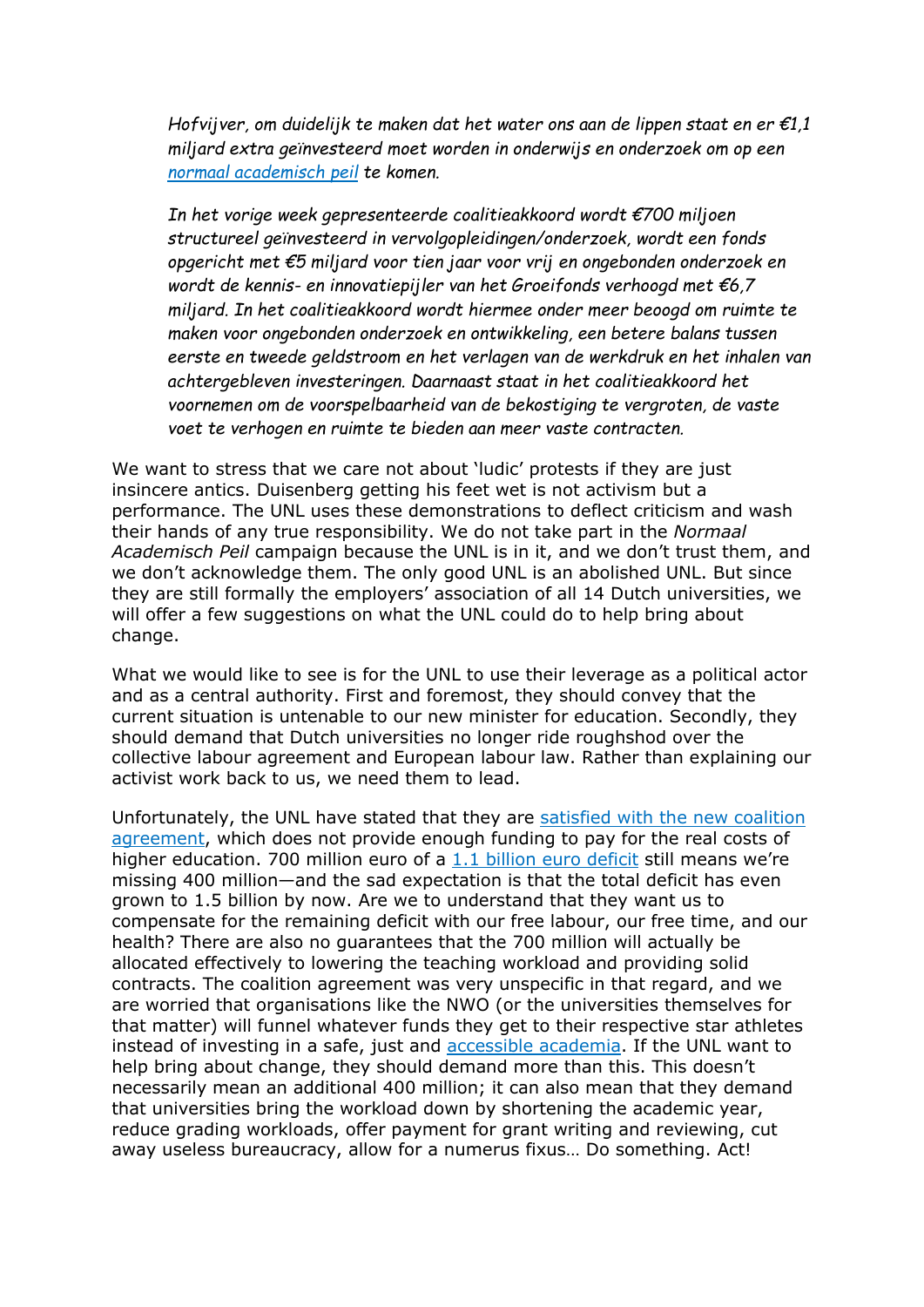*De Universiteiten van Nederland hebben aangegeven dat deze en andere investeringen in academisch onderwijs en onderzoek, ruimte bieden om de basis op orde te brengen. Het zal nu aankomen op de uitwerking. Hierover gaan wij zo spoedig mogelijk met het nieuwe kabinet in gesprek. Universiteiten zetten hoe dan ook, voortbouwend op de cao, meer tijdelijke contracten om naar vast, gaan daarvoor door op de ingeslagen weg van risicovoller begroten en zetten eigen reserves in. In het kader van 'ruimte voor talent' zetten wij ook ons programma Erkennen en Waarderen door.*

Most of the individual universities we speak to are open to change. The UNL have consistently hampered this process, but now that things are finally moving forward, they are suddenly happy to act like they were the instigator of this whole movement. Duisenberg will even put on a snorkel as long as it poses no risk and requires no systemic change. The risk was all ours. The efforts were all ours. Moreover, while we do appreciate the *Erkennen en Waarderen* programme and its intentions, we also know [it is no solution for the problems we seek to](https://www.scienceguide.nl/2021/12/erkennen-en-waarderen-alleen-mogelijk-als-de-academie-drastisch-wordt-gemoderniseerd/)  [address.](https://www.scienceguide.nl/2021/12/erkennen-en-waarderen-alleen-mogelijk-als-de-academie-drastisch-wordt-gemoderniseerd/) Merely listing positive developments and projects is not the same as formulating effective solutions to the issues that we raise.

**In conclusion,** the lack of urgency on the UNL's part worries us immensely. To say that universities are 'already taking many measures' to improve working conditions, when we see unlawful and unethical contracts being handed out every week and receive stories about unsafe working conditions almost every day, is a key indicator for how far Duisenberg and the UNL are removed from the everyday practice. This is happening now, as it has been happening for years and years. Every month we wait is another month we have to see our colleagues and friends get sick and/or leave academia disillusioned.

Inaction in the face of crisis is what characterizes the UNL. In fact, this is typical of most neoliberal organisations, that consider small management as good management but distrust their workers just enough to set up elaborate mechanisms of control. The result: bureaucracy and surveillance for the bottom of the food chain, and a lack of accountability for those at the top. This is not good enough. A lack of leadership is not good management. Not when we are in crisis. Not when Dutch higher education is on the verge of taking a nosedive. If nothing changes, the university will increasingly become a place for a small, privileged class, to the detriment of science, education, and accessibility to the public institution that we ought to be. Let the employers' association of the universities and Dutch universities act now and act accordingly.

But this letter is not addressed to them.

## DEAR ACADEMIA,

The response from Duisenberg and the UNL is a lazy attempt to foster an image of themselves as proponents of a better academia, aimed at an apathic audience of academics on permanent contracts who welcome any excuse not to speak up. This is what fear and privilege will do to you. They are counting on your compliance. We know some of you have worn your red squares already, but